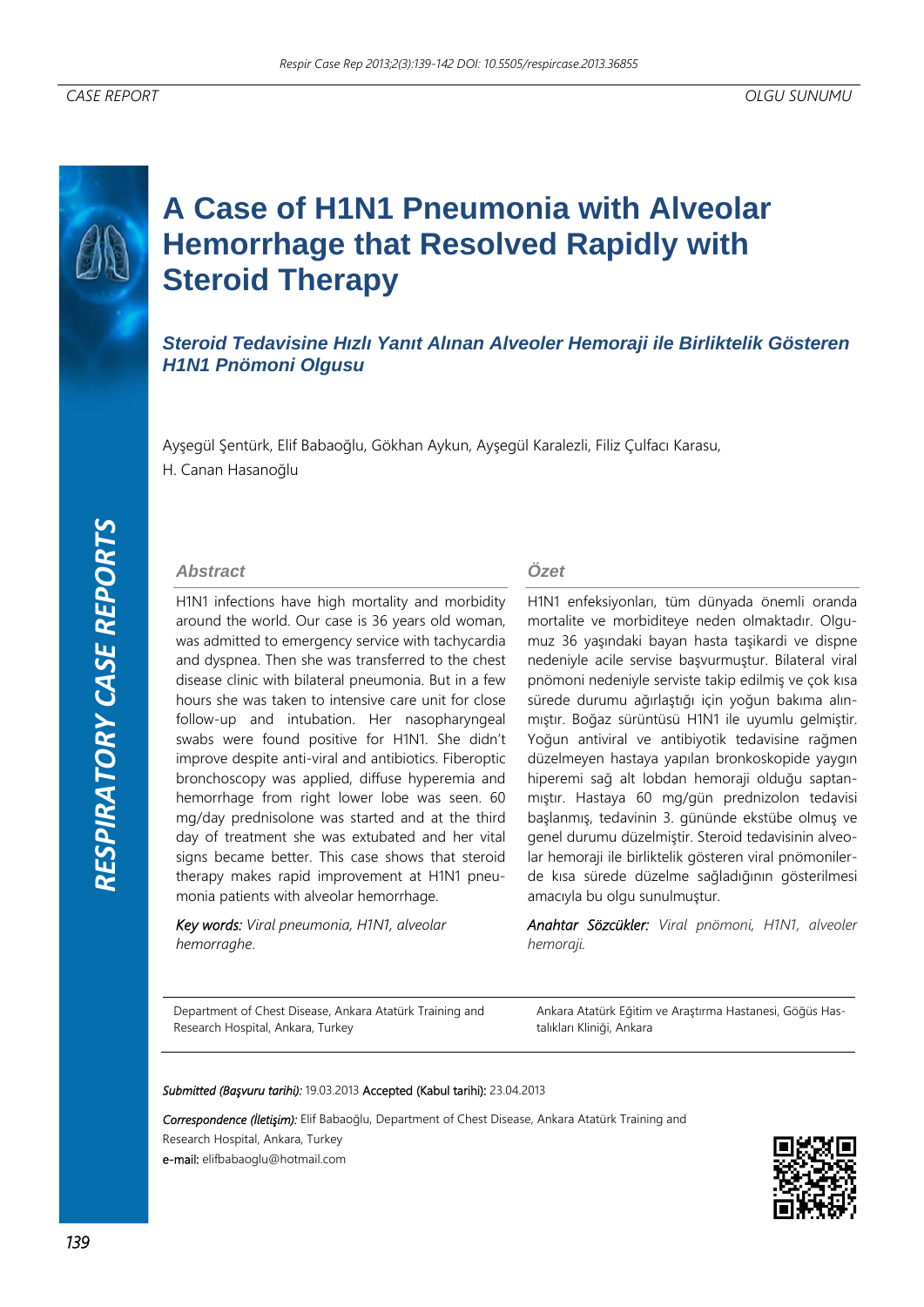H1N1 infections and its complications have caused significant mortality and morbidity worldwide over the last four years. The clinical forms of the disease range from mild upper respiratory tract infection to fatal viral pneumonia with severe alveolar damage (1). Alveolar hemorrhage, a serious complication of influenza pneumonia, was shown in the autopsy reports of patients who died during the 2009 H1N1 pandemic (2). Corticosteroid treatment was administered in some cases of respiratory failure due to H1N1 pneumonia. This is a case with alveolar hemorrhage and H1N1 pneumonia that rapid clinical and radiological improvement was found with steroid treatment.

# CASE

A 36-year-old female patient was admitted to the emergency room with complaints of dyspnea and tachypnea. She was also cyanotic and pale. The patients' complaints began one week prior with symptoms of flu and gradually increased at the last two days. Her blood pressure was 80/50 mmHg, temperature was 38°C, and pulse rate was 110/min. Respiratory system examination revealed diffuse fine cracks in all areas of both hemithoraces. The chest radiography showed nonhomogeneous opacities involving bilateral middle and lower regions (Figure 1). Bilateral diffuse areas of consolidation with air bronchogram was observed on tomography (Figure 2 and 3).



*Figure 1: Chest X-ray of the patient.* 

Oxygen saturation was 85% with 3 L/min oxygen therapy. Routine laboratory examinations showed a hemoglobin (Hb) level of 3.6 g/dL, a WBC count of 3000/mm<sup>3</sup>, a C-reactive protein level of 108 mg/L. She was admitted to service with a diagnosis of pneumonia and clarithromycin and ceftriaxone therapy was initiated. The patient was taken to the intensive care unit at the twelfth hour of admission due to the need of intubation. Antibiotic treatment was changed to imipenem, teicoplanin and oseltamivir with the diagnosis of viral pneumonia and respiratory failure due to H1N1. Nasopharyngeal swabs were found positive for H1N1. Hb could not be raised over 6 gr/dL, despite the replacement of 8 units of erythrocyte suspension. Due to the inability to decrease FiO2 and PEEP under 80% and 12, respectively, bronchoscopy was performed from the endotracheal tube with alveolar hemorrhage in mind. The entire bronchial system was hyperemic. Minimal bleeding was seen from the right lower lobe. Bronchoalveolar lavage was taken. Bronchial epithelial cells on a layer covered with blood elements were seen on cytological examination. Sixty mg/day of corticosteroid treatment was initiated. The patient's saturation improved on the third day of corticosteroid therapy and hemoglobin increased to 10gr/dL. The patient was extubated and taken to the service on the seventh day. A significant improvement was seen in the chest radiography (Figure 4).



*Figure 2: CT image of the patient.*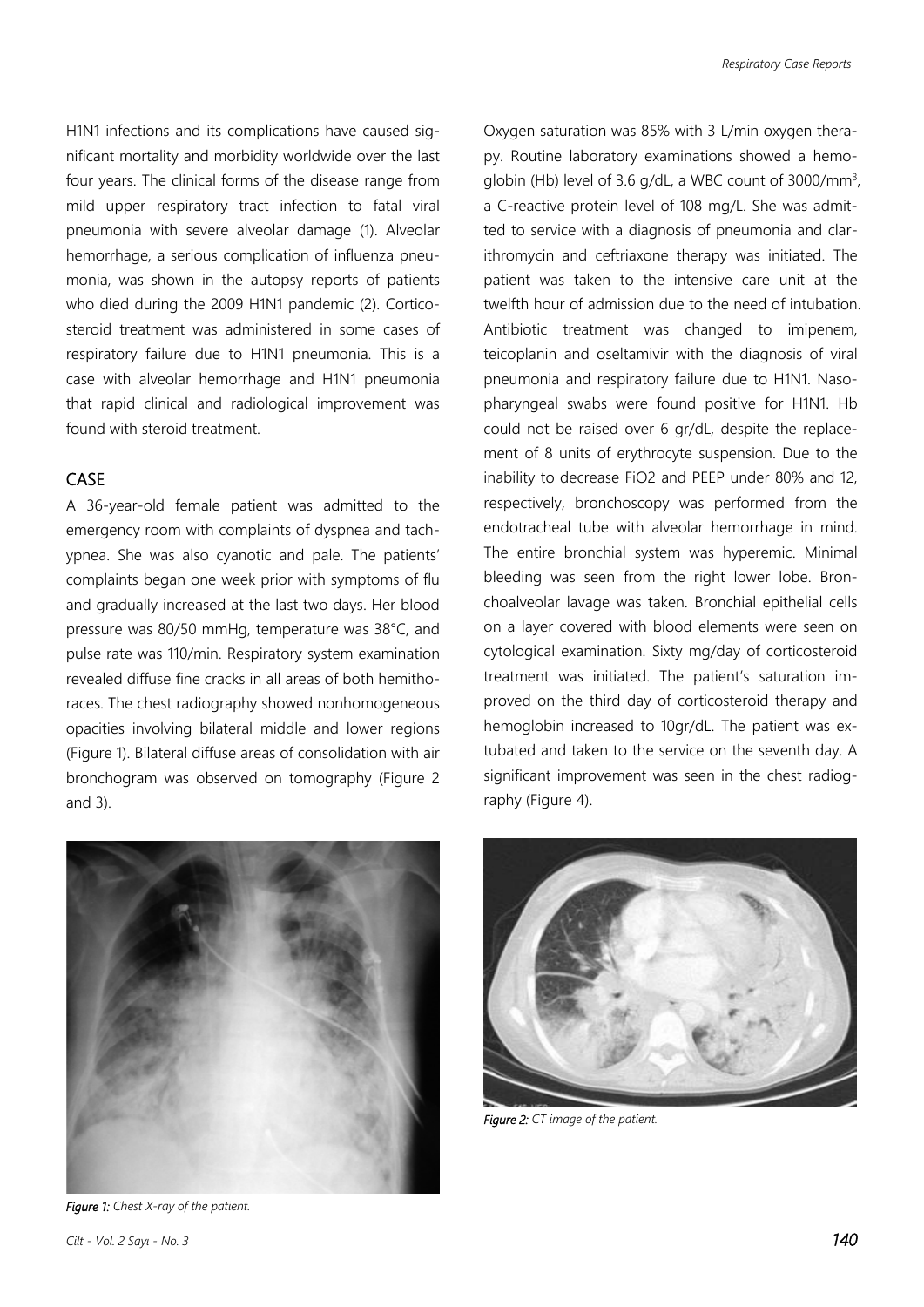

*Figure 3: CT image of the patient.* 

### **DISCUSSION**

Severe H1N1 infection may result in viral pneumonia causing acute respiratory failure, multiple organ dysfunction, and alveolar hemorrhage. Although it is not fully understood the mechanism and the pathology in these cases, alveolitis, bronchiolitis, acute alveolar edema, and diffuse alveolar damage due to the neutrophil infiltration of the alveolar wall was found on histological assessment (3). During the 1918 pandemic, hemorrhagic bronchitis and tracheobronchitis were reported in 50% of autopsy studies of the cases (4). During the 2009 flu pandemic, in the autopsies of five cases in Mexico, the causes of death were linked to cerebral and pulmonary hemorrhage (5). Various degrees of alveolar hemorrhage were revealed in 20 patients in the report of 21 cases published in the same year in Brazil (2,6). Gilbert and his colleagues clinically associated the alveolar hemorrhage caused by H1N1 and massive hemoptysis for the first time. However, because their cases had a history of using anticoagulants, and anticoagulant therapy can cause pulmonary hemorrhage, the distinction between hemorrhages due to H1N1 or due to anticoagulant use has not been clear (2). By damaging alveolar septa, depending on the filling inside the alveolar spaces as a result of extensive bleeding, alveolar hemorrhage causes dyspnea, hemoptysis, anemia, and clinical and radiological findings of bilateral alveolar consolidations. These features are not specific and may not occur at all times. Despite extensive intra-alveolar hemorrhage, it has been reported that there is no hemoptysis in up to 33% of patients with alveolar hemorrhage (7,8). This

is explained by the lack of free access from acinus to the proximal airways (8,9). The current case also did not have hemoptysis. Anemia is specific in patients with alveolar hemorrhage. In the present case, other causes were investigated that could lead to anemia. A sudden decrease in hematocrit with acute dyspnea and chest xray findings of infiltration should be cause to consider the possibility of rapid alveolar hemorrhage. In the present case, determining a hemoglobin value of 3.6 g/dL in the emergency room aided in the diagnosis. Marchiori et al. (10) reported the case of a patient with 2009 influenza A, who presented with alveolar hemorrhage. This case is supported by the findings of Nakajima et al. (11), who found an intense hemorrhagic component in six of 20 patients with A (H1N1) infection who had undergone autopsy.



*Figure 4: Chest X-ray of the patient after treatment.* 

Because of high mortality rates in patients with the diagnosis of alveolar hemorrhage, diagnosis and initiating treatment in these cases should be rapid (12). Although differential diagnosis between pulmonary edema and infection could not be made completely, because a few hours delay could lead to death in severe alveolar hemorrhage, the patient must be started on corticosteroid treatment. Rapid improvement in the patient's oxygenation and hemoglobin levels supported our diagnosis of alveolar hemorrhage. Similarly Rhee et al. (13) described a case of atypical HUS with pulmonary alveolar hemor-